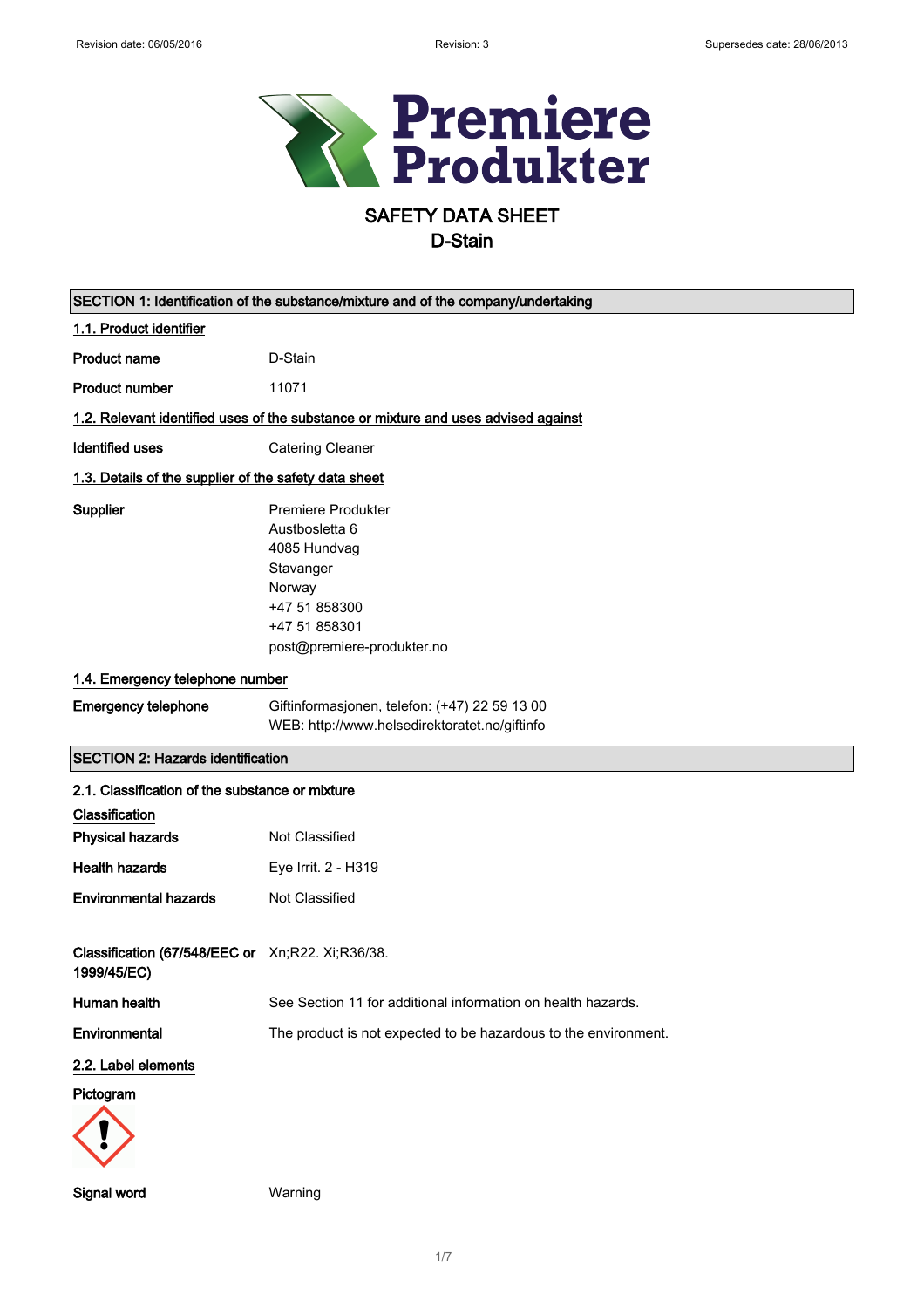| <b>Hazard statements</b>        | H319 Causes serious eye irritation.                                                                                                                                                                                                                                                                                                                                                                           |
|---------------------------------|---------------------------------------------------------------------------------------------------------------------------------------------------------------------------------------------------------------------------------------------------------------------------------------------------------------------------------------------------------------------------------------------------------------|
| <b>Precautionary statements</b> | P264 Wash contaminated skin thoroughly after handling.<br>P280 Wear protective gloves/protective clothing/eye protection/face protection.<br>P305+P351+P338 IF IN EYES: Rinse cautiously with water for several minutes. Remove<br>contact lenses, if present and easy to do. Continue rinsing.<br>P337+P313 If eye irritation persists: Get medical advice/attention.<br>P102 Keep out of reach of children. |

#### 2.3. Other hazards

 $\mathbf{r}$ 

This product does not contain any substances classified as PBT or vPvB.

| SECTION 3: Composition/information on ingredients                               |                                                                                                                                                                                                                 |
|---------------------------------------------------------------------------------|-----------------------------------------------------------------------------------------------------------------------------------------------------------------------------------------------------------------|
| 3.2. Mixtures                                                                   |                                                                                                                                                                                                                 |
| <b>Sodium Carbonate</b>                                                         | 10-30%                                                                                                                                                                                                          |
| CAS number: 497-19-8                                                            | EC number: 207-838-8                                                                                                                                                                                            |
| Classification                                                                  | Classification (67/548/EEC or 1999/45/EC)                                                                                                                                                                       |
| Eye Irrit. 2 - H319                                                             | Xi;R36.                                                                                                                                                                                                         |
|                                                                                 | The Full Text for all R-Phrases and Hazard Statements are Displayed in Section 16.                                                                                                                              |
| <b>SECTION 4: First aid measures</b>                                            |                                                                                                                                                                                                                 |
| 4.1. Description of first aid measures                                          |                                                                                                                                                                                                                 |
| Inhalation                                                                      | Remove affected person from source of contamination. Get medical attention.                                                                                                                                     |
| Ingestion                                                                       | Do not induce vomiting. Rinse nose, mouth and throat with water. Drink a few glasses of<br>water or milk. Get medical attention immediately.                                                                    |
| <b>Skin contact</b>                                                             | Wash skin thoroughly with soap and water. Continue to rinse for at least 15 minutes. Get<br>medical attention.                                                                                                  |
| Eye contact                                                                     | Rinse immediately with plenty of water. Remove any contact lenses and open eyelids wide<br>apart. Continue to rinse for at least 15 minutes. Get medical attention promptly if symptoms<br>occur after washing. |
|                                                                                 | 4.2. Most important symptoms and effects, both acute and delayed                                                                                                                                                |
| Inhalation                                                                      | May cause respiratory irritation                                                                                                                                                                                |
| Ingestion                                                                       | May cause stomach pain or vomiting.                                                                                                                                                                             |
| <b>Skin contact</b>                                                             | Severe irritation.                                                                                                                                                                                              |
| Eye contact                                                                     | Vapour, spray or dust may cause chronic eye irritation or eye damage.                                                                                                                                           |
| 4.3. Indication of any immediate medical attention and special treatment needed |                                                                                                                                                                                                                 |
| Notes for the doctor                                                            | Treat symptomatically.                                                                                                                                                                                          |
| <b>SECTION 5: Firefighting measures</b>                                         |                                                                                                                                                                                                                 |
| 5.1. Extinguishing media                                                        |                                                                                                                                                                                                                 |

Suitable extinguishing media Extinguish with carbon dioxide or dry powder.

#### 5.2. Special hazards arising from the substance or mixture

Specific hazards Not known.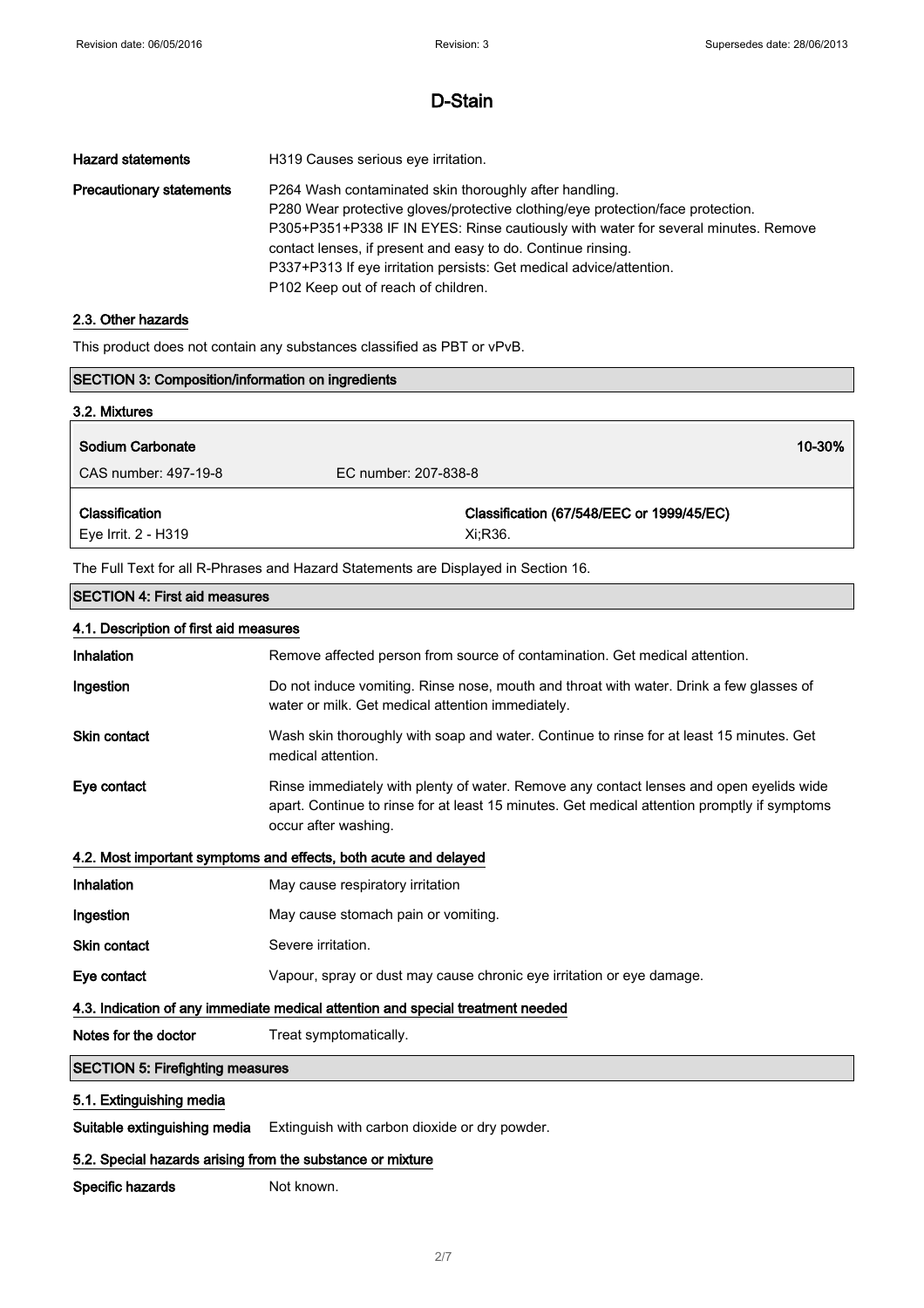| <b>Hazardous combustion</b><br>products                   | Heating may generate the following products: Toxic and corrosive gases or vapours.                                                                                                                                                   |
|-----------------------------------------------------------|--------------------------------------------------------------------------------------------------------------------------------------------------------------------------------------------------------------------------------------|
| 5.3. Advice for firefighters                              |                                                                                                                                                                                                                                      |
| Protective actions during<br>firefighting                 | Thermal decomposition or combustion products may include the following substances: Toxic<br>and corrosive gases or vapours. Wear positive-pressure self-contained breathing apparatus<br>(SCBA) and appropriate protective clothing. |
| Special protective equipment<br>for firefighters          | Wear positive-pressure self-contained breathing apparatus (SCBA) and appropriate protective<br>clothing.                                                                                                                             |
| <b>SECTION 6: Accidental release measures</b>             |                                                                                                                                                                                                                                      |
|                                                           | 6.1. Personal precautions, protective equipment and emergency procedures                                                                                                                                                             |
| <b>Personal precautions</b>                               | Wear protective clothing as described in Section 8 of this safety data sheet.                                                                                                                                                        |
| 6.2. Environmental precautions                            |                                                                                                                                                                                                                                      |
| <b>Environmental precautions</b>                          | Do not discharge into drains or watercourses or onto the ground.                                                                                                                                                                     |
| 6.3. Methods and material for containment and cleaning up |                                                                                                                                                                                                                                      |
| Methods for cleaning up                                   | Collect spillage for reclamation or disposal in sealed containers via a licensed waste<br>contractor.                                                                                                                                |
| 6.4. Reference to other sections                          |                                                                                                                                                                                                                                      |
| Reference to other sections                               | See Section 11 for additional information on health hazards.                                                                                                                                                                         |
| <b>SECTION 7: Handling and storage</b>                    |                                                                                                                                                                                                                                      |
| 7.1. Precautions for safe handling                        |                                                                                                                                                                                                                                      |
| <b>Usage precautions</b>                                  | Read and follow manufacturer's recommendations.                                                                                                                                                                                      |
|                                                           | 7.2. Conditions for safe storage, including any incompatibilities                                                                                                                                                                    |
| <b>Storage precautions</b>                                | Store in tightly-closed, original container. Keep container dry.                                                                                                                                                                     |
| Storage class                                             | Chemical storage.                                                                                                                                                                                                                    |
| 7.3. Specific end use(s)                                  |                                                                                                                                                                                                                                      |
| Specific end use(s)                                       | The identified uses for this product are detailed in Section 1.2.                                                                                                                                                                    |
| <b>SECTION 8: Exposure Controls/personal protection</b>   |                                                                                                                                                                                                                                      |
| 8.1. Control parameters                                   |                                                                                                                                                                                                                                      |
| Ingredient comments                                       | No exposure limits known for ingredient(s).                                                                                                                                                                                          |
| 8.2. Exposure controls                                    |                                                                                                                                                                                                                                      |
| Protective equipment                                      |                                                                                                                                                                                                                                      |
|                                                           |                                                                                                                                                                                                                                      |
| Eye/face protection                                       | The following protection should be worn: Chemical splash goggles or face shield.                                                                                                                                                     |
| <b>Hand protection</b>                                    | It is recommended that gloves are made of the following material: Polyvinyl chloride (PVC).<br>Rubber (natural, latex).                                                                                                              |
| Other skin and body<br>protection                         | Wear appropriate clothing to prevent any possibility of skin contact.                                                                                                                                                                |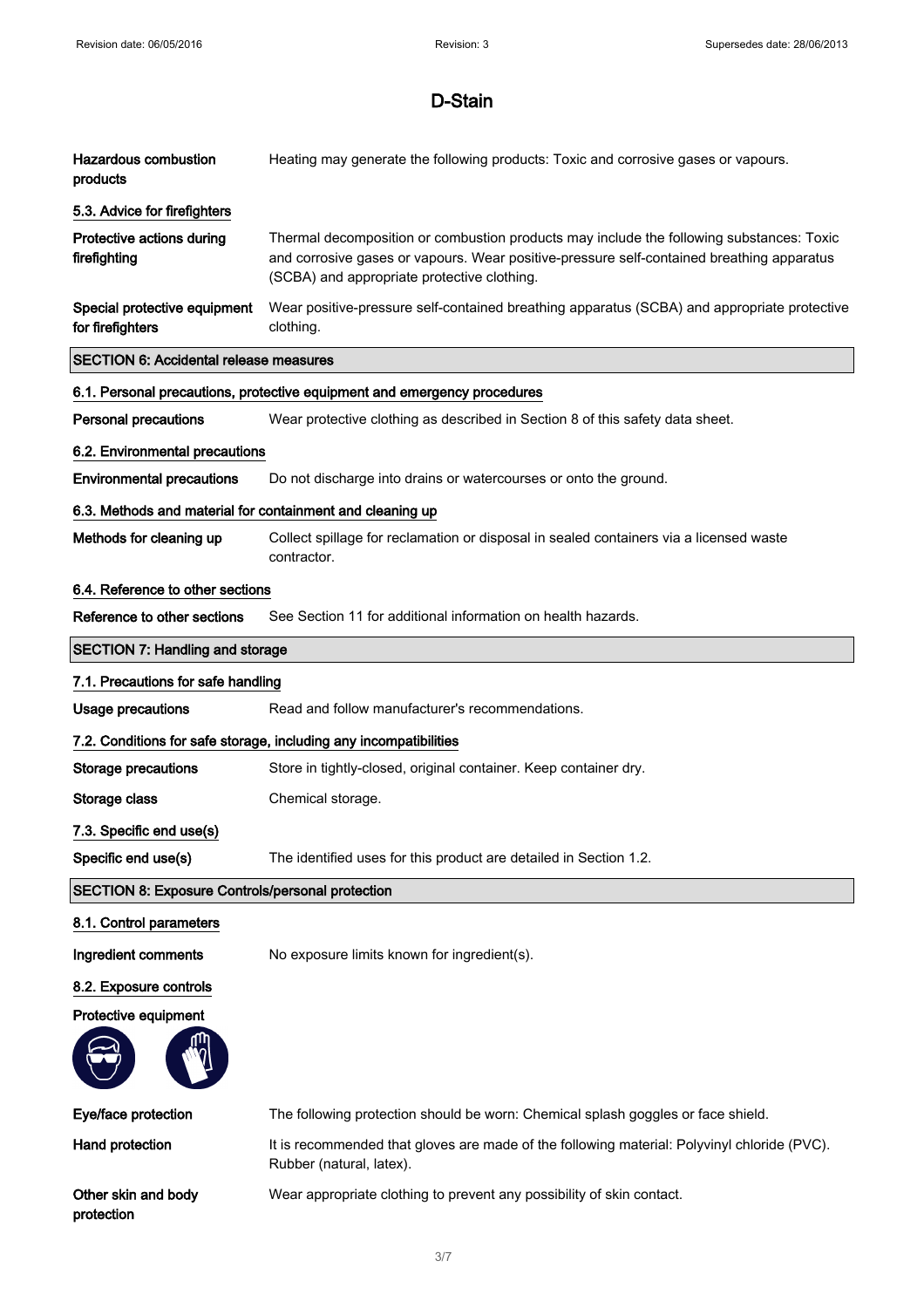Respiratory protection No specific recommendations. Respiratory protection may be required if excessive airborne contamination occurs.

### SECTION 9: Physical and Chemical Properties

| 9.1. Information on basic physical and chemical properties |                                                                     |
|------------------------------------------------------------|---------------------------------------------------------------------|
| Appearance                                                 | Dusty powder.                                                       |
| Colour                                                     | White.                                                              |
| Odour                                                      | No characteristic odour.                                            |
| <b>Odour threshold</b>                                     | Not determined. Not determined.                                     |
| pH                                                         | 10.6                                                                |
| <b>Melting point</b>                                       | Not determined.                                                     |
| Initial boiling point and range                            | Not determined.                                                     |
| Flash point                                                | Not determined.                                                     |
| <b>Evaporation rate</b>                                    | Not determined.                                                     |
| <b>Evaporation factor</b>                                  | Not determined.                                                     |
| Upper/lower flammability or<br>explosive limits            | Not determined.:: Not determined.                                   |
| Other flammability                                         | Not determined.                                                     |
| Vapour pressure                                            | Not determined.                                                     |
| Vapour density                                             | Not determined.                                                     |
| <b>Relative density</b>                                    | Not determined.                                                     |
| <b>Bulk density</b>                                        | Not determined.                                                     |
| Solubility(ies)                                            | Not determined. Soluble in water.                                   |
| <b>Partition coefficient</b>                               | Not determined.                                                     |
| Auto-ignition temperature                                  | Not determined.                                                     |
| <b>Decomposition Temperature</b>                           | Not determined.                                                     |
| <b>Viscosity</b>                                           | Not determined.                                                     |
| <b>Explosive properties</b>                                | Not determined.                                                     |
| <b>Oxidising properties</b>                                | Not determined.                                                     |
| 9.2. Other information                                     |                                                                     |
| Other information                                          | Not known.                                                          |
| <b>SECTION 10: Stability and reactivity</b>                |                                                                     |
| 10.1. Reactivity                                           |                                                                     |
| Reactivity                                                 | The following materials may react with the product: Acids.          |
| 10.2. Chemical stability                                   |                                                                     |
| <b>Stability</b>                                           | Stable at normal ambient temperatures and when used as recommended. |
| 10.3. Possibility of hazardous reactions                   |                                                                     |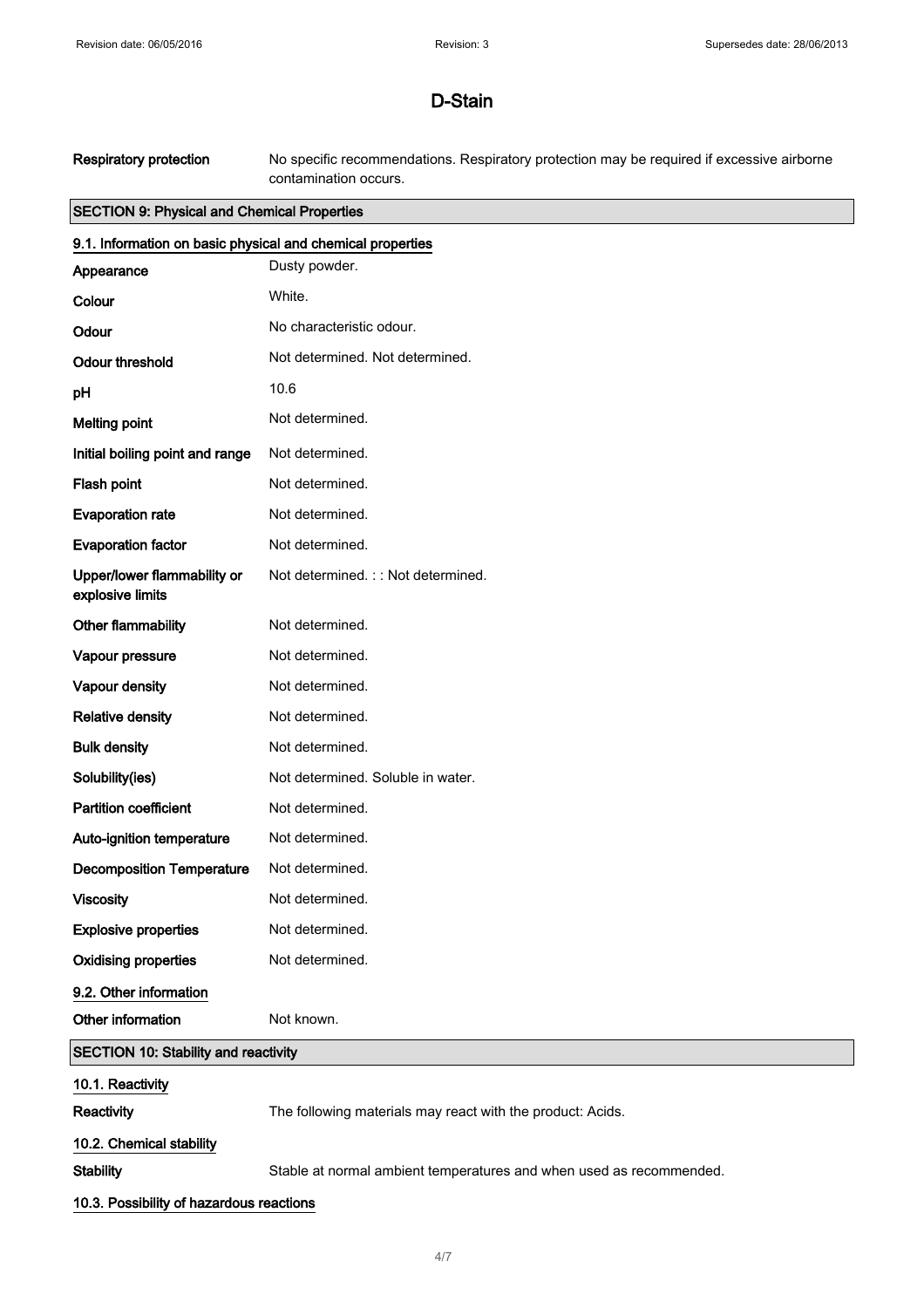| Possibility of hazardous<br>reactions                               | Not determined.                                                                                                               |  |
|---------------------------------------------------------------------|-------------------------------------------------------------------------------------------------------------------------------|--|
| 10.4. Conditions to avoid                                           |                                                                                                                               |  |
| <b>Conditions to avoid</b>                                          | Avoid contact with acids. Avoid heat, flames and other sources of ignition.                                                   |  |
| 10.5. Incompatible materials                                        |                                                                                                                               |  |
| Materials to avoid                                                  | Strong acids.                                                                                                                 |  |
| 10.6. Hazardous decomposition products                              |                                                                                                                               |  |
| Hazardous decomposition<br>products                                 | Fire creates: Vapours/gases/fumes of: Oxygen.                                                                                 |  |
| <b>SECTION 11: Toxicological information</b>                        |                                                                                                                               |  |
| 11.1. Information on toxicological effects                          |                                                                                                                               |  |
| Acute toxicity - oral<br>Notes (oral LD <sub>50</sub> )             | Not determined.                                                                                                               |  |
| Acute toxicity - dermal<br>Notes (dermal LD <sub>50</sub> )         | Not determined.                                                                                                               |  |
| Acute toxicity - inhalation<br>Notes (inhalation LC <sub>50</sub> ) | Not determined.                                                                                                               |  |
| Germ cell mutagenicity                                              |                                                                                                                               |  |
| Genotoxicity - in vitro                                             | Not determined.                                                                                                               |  |
| Genotoxicity - in vivo                                              | Not determined.                                                                                                               |  |
| Carcinogenicity<br>Carcinogenicity                                  | Not determined.                                                                                                               |  |
| Reproductive toxicity                                               |                                                                                                                               |  |
| Reproductive toxicity - fertility                                   | Not determined.                                                                                                               |  |
| Reproductive toxicity -<br>development                              | Not determined.                                                                                                               |  |
| Specific target organ toxicity - single exposure                    |                                                                                                                               |  |
| STOT - single exposure                                              | Not determined.                                                                                                               |  |
| Specific target organ toxicity - repeated exposure                  |                                                                                                                               |  |
| STOT - repeated exposure                                            | Not determined.                                                                                                               |  |
| <b>Aspiration hazard</b>                                            |                                                                                                                               |  |
| Aspiration hazard                                                   | Not determined.                                                                                                               |  |
| Inhalation                                                          | No significant hazard at normal ambient temperatures. Heating may generate the following<br>products: Toxic gases or vapours. |  |
| Ingestion                                                           | May cause internal injury.                                                                                                    |  |
| Skin contact                                                        | Powder may irritate skin.                                                                                                     |  |
| Eye contact                                                         | Particles in the eyes may cause irritation and smarting.                                                                      |  |
| <b>Target organs</b>                                                | No specific target organs known.                                                                                              |  |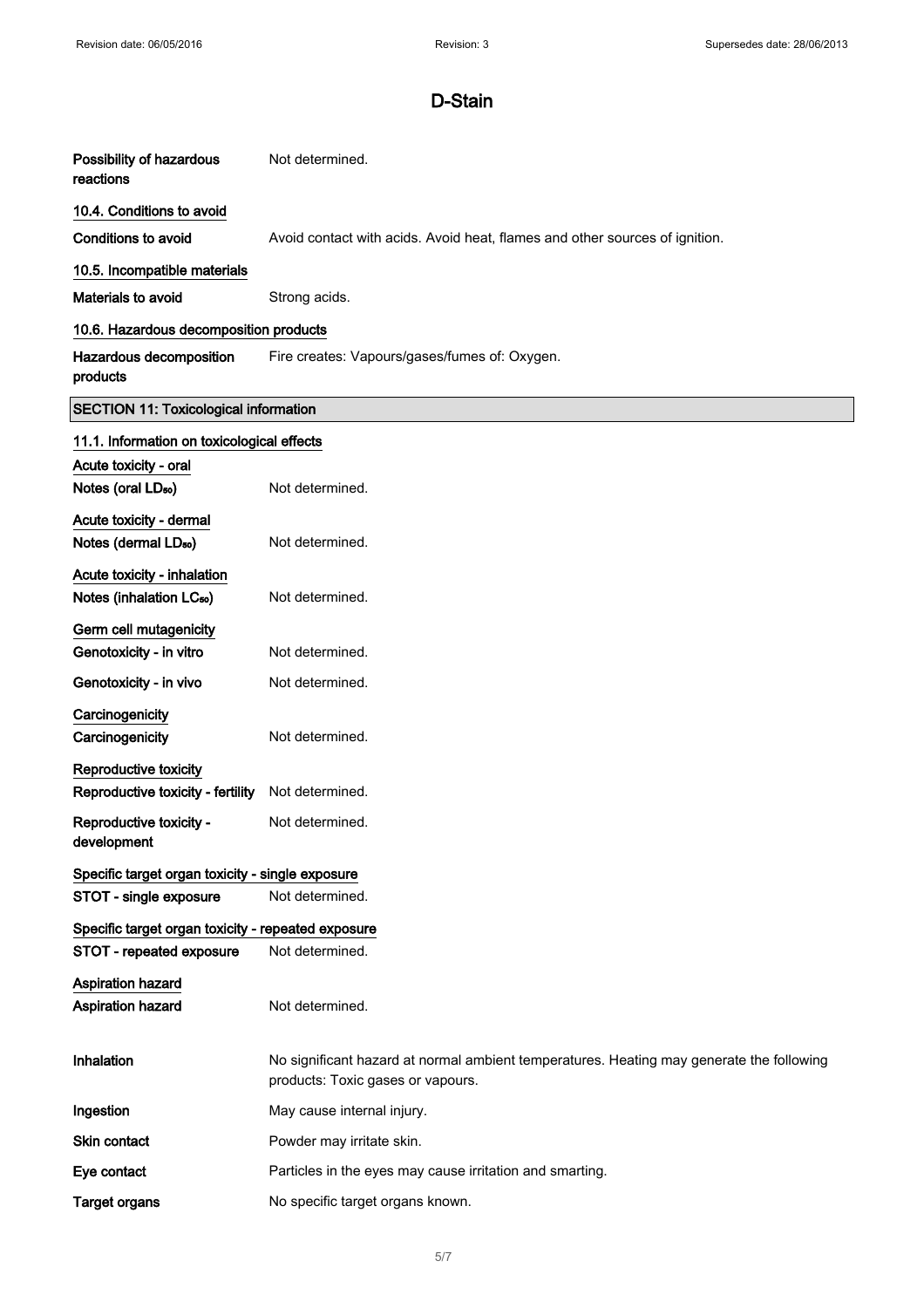| <b>SECTION 12: Ecological Information</b>                   |                                                                                                                                                                             |
|-------------------------------------------------------------|-----------------------------------------------------------------------------------------------------------------------------------------------------------------------------|
| Ecotoxicity                                                 | Not regarded as dangerous for the environment.                                                                                                                              |
| 12.1. Toxicity                                              |                                                                                                                                                                             |
| <b>Toxicity</b>                                             | Not considered toxic to fish.                                                                                                                                               |
| 12.2. Persistence and degradability                         |                                                                                                                                                                             |
| Persistence and degradability The product is biodegradable. |                                                                                                                                                                             |
| 12.3. Bioaccumulative potential                             |                                                                                                                                                                             |
| <b>Bioaccumulative potential</b>                            | No data available on bioaccumulation.                                                                                                                                       |
| <b>Partition coefficient</b>                                | Not determined.                                                                                                                                                             |
| 12.4. Mobility in soil                                      |                                                                                                                                                                             |
| <b>Mobility</b>                                             | The product is soluble in water.                                                                                                                                            |
| 12.5. Results of PBT and vPvB assessment                    |                                                                                                                                                                             |
| Results of PBT and vPvB<br>assessment                       | This product does not contain any substances classified as PBT or vPvB.                                                                                                     |
| 12.6. Other adverse effects                                 |                                                                                                                                                                             |
| Other adverse effects                                       | None known.                                                                                                                                                                 |
| <b>SECTION 13: Disposal considerations</b>                  |                                                                                                                                                                             |
| 13.1. Waste treatment methods                               |                                                                                                                                                                             |
| <b>General information</b>                                  | Waste should be treated as controlled waste. Dispose of waste to licensed waste disposal site<br>in accordance with the requirements of the local Waste Disposal Authority. |
| <b>Disposal methods</b>                                     | Dispose of waste to licensed waste disposal site in accordance with the requirements of the<br>local Waste Disposal Authority.                                              |
| <b>SECTION 14: Transport information</b>                    |                                                                                                                                                                             |
| General                                                     | The product is not covered by international regulations on the transport of dangerous goods<br>(IMDG, IATA, ADR/RID).                                                       |
| 14.1. UN number                                             |                                                                                                                                                                             |
| No information required.                                    |                                                                                                                                                                             |
| 14.2. UN proper shipping name                               |                                                                                                                                                                             |
| No information required.                                    |                                                                                                                                                                             |
| 14.3. Transport hazard class(es)                            |                                                                                                                                                                             |
| No information required.                                    |                                                                                                                                                                             |
| 14.4. Packing group                                         |                                                                                                                                                                             |
| No information required.                                    |                                                                                                                                                                             |
| 14.5. Environmental hazards                                 |                                                                                                                                                                             |
| Environmentally hazardous substance/marine pollutant<br>No. |                                                                                                                                                                             |
| 14.6. Special precautions for user                          |                                                                                                                                                                             |